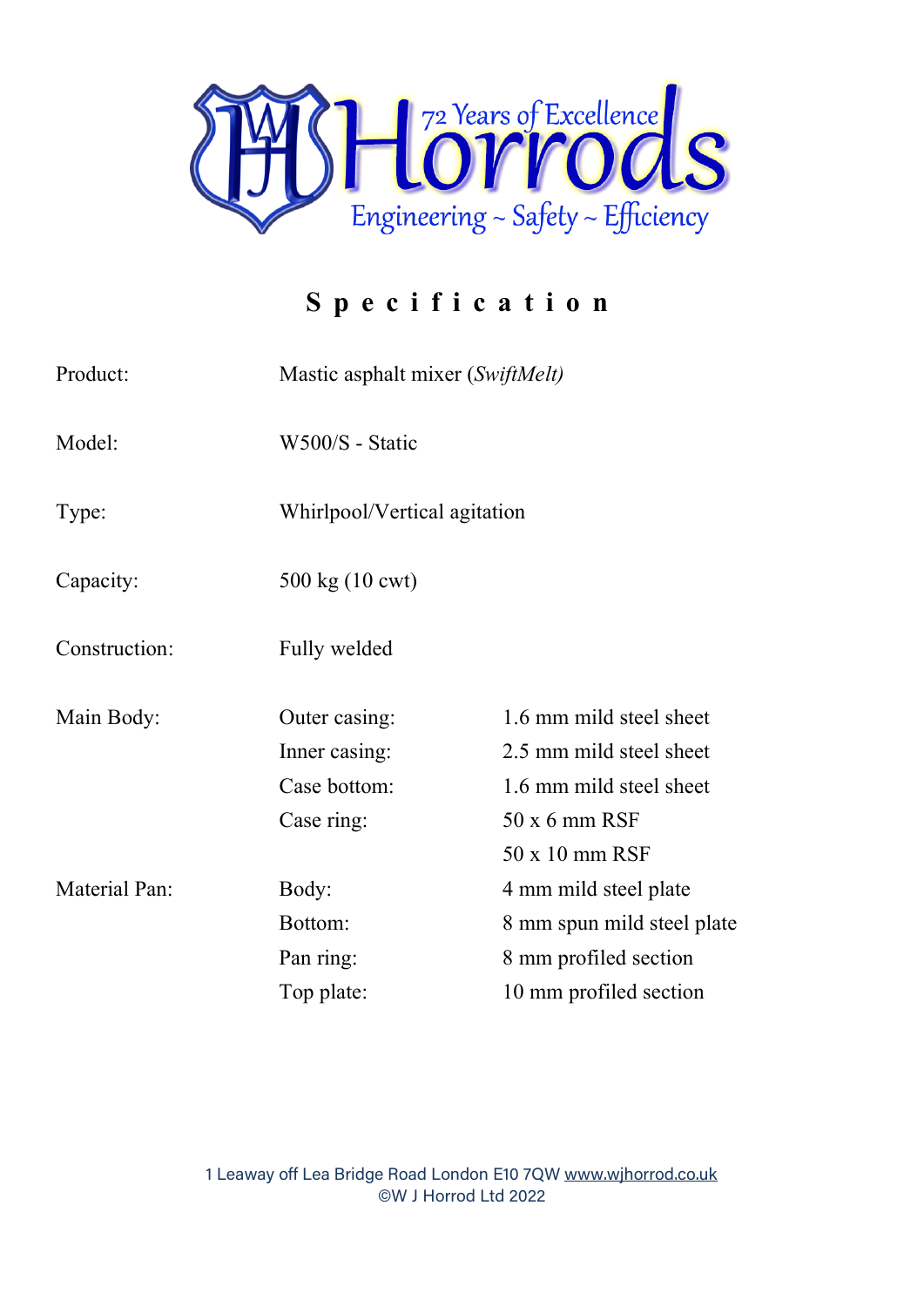

| Lids:                                                           | 3 mm mild steel plate as per your required design.                                                                                              |  |
|-----------------------------------------------------------------|-------------------------------------------------------------------------------------------------------------------------------------------------|--|
| Outlet:                                                         | Heavy duty profile type $-25$ mm thick                                                                                                          |  |
| Insulation:                                                     | Rockwool dense $slab - 50$ mm thick                                                                                                             |  |
| <b>Stirrer Shaft:</b>                                           | $2 \frac{3}{4}$ " x $2 \frac{3}{4}$ " Square BMS                                                                                                |  |
| <b>Stirrer Caps:</b>                                            | Cast iron                                                                                                                                       |  |
| Stirrers:                                                       | 8 mm plate – 80 x 20 mm RSF – 50 x 50 x 6 mm RSA.                                                                                               |  |
| <b>Stirrer Shaft Coupling:</b><br><b>Stirrer Shaft Bearing:</b> | 50- & 65-mm Taper bushes.RM30ff coupling.<br>65 mm 4 bolts flange type.                                                                         |  |
| <b>Base Frame:</b>                                              | 80 x 40 x 3 mm Rectangular hollow section.<br>100 x 50 x 4 mm Rectangular hollow section.<br>Forklift locating sleeves fitted within the frame. |  |
| Drive:                                                          | Hydraulic forward $&$ reverse mode, ram tilt and variable<br>speed settings.                                                                    |  |
| Power:                                                          | Yanma YL48N electric start air cooled diesel engine                                                                                             |  |

1 Leaway off Lea Bridge Road London E10 7QW [www.wjhorrod.co.uk](http://www.wjhorrod.co.uk/) ©W J Horrod Ltd 2022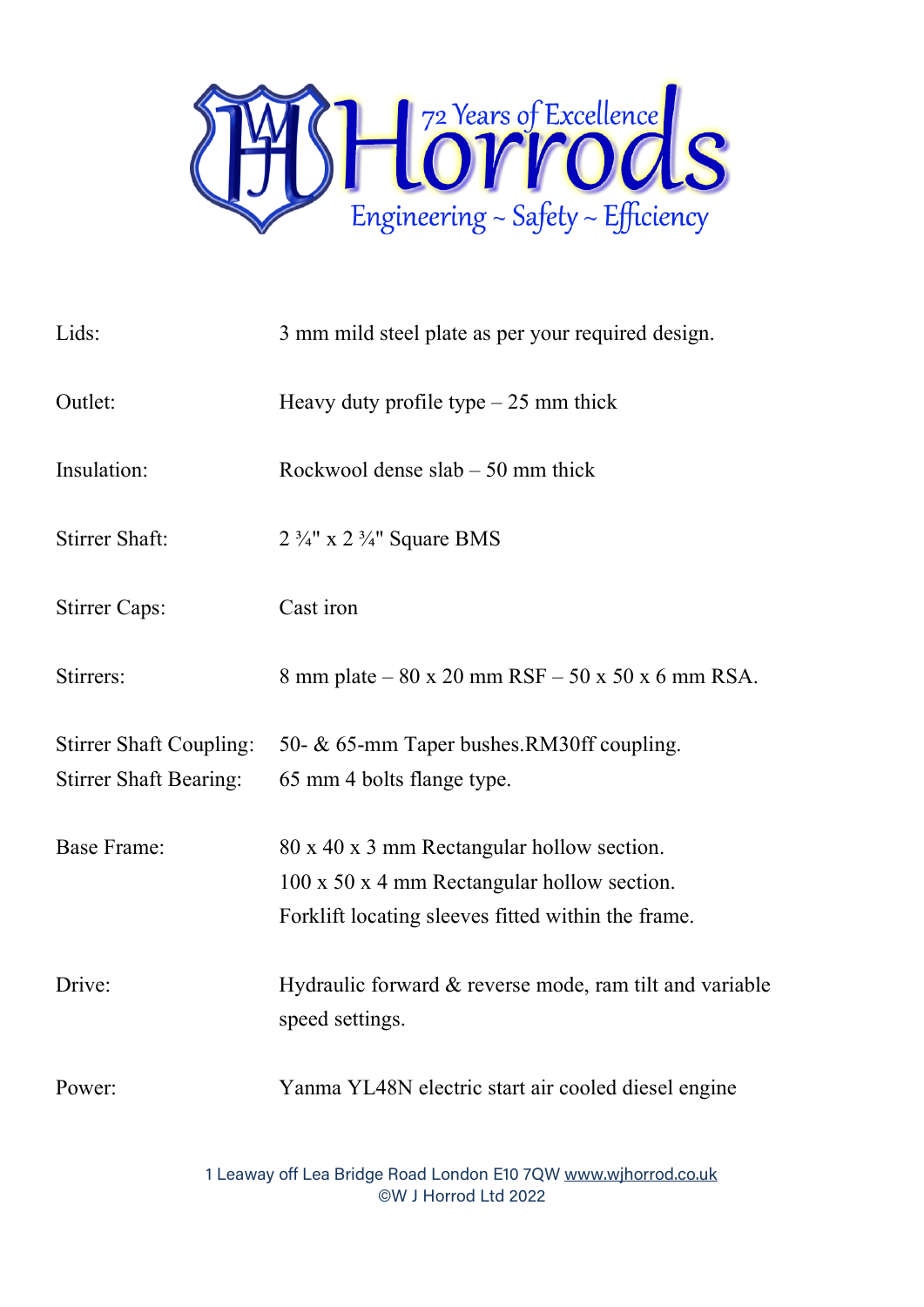

| Engine Support:     | $51 \times 38$ mm RSC – anti vibration mountings.        |
|---------------------|----------------------------------------------------------|
| Hydraulic Tank:     | 3 mm mild steel plate.                                   |
| Firing:             | LPG propane gas                                          |
| Burner:             | 5" Radial type with pilot protected flame failure system |
| Lighting:           | Bullfinch Auto Torch.                                    |
| Thermostat Control: | 12/24 Volt Digital operated.                             |
| Charging:           | 063 type battery.                                        |
| Loading Height:     | 800 <sub>mm</sub>                                        |
| Overall Height:     | 1410mm                                                   |
| Length:             | 1854mm                                                   |
| Width:              | 1231mm                                                   |
| Weight:             | 700kg                                                    |